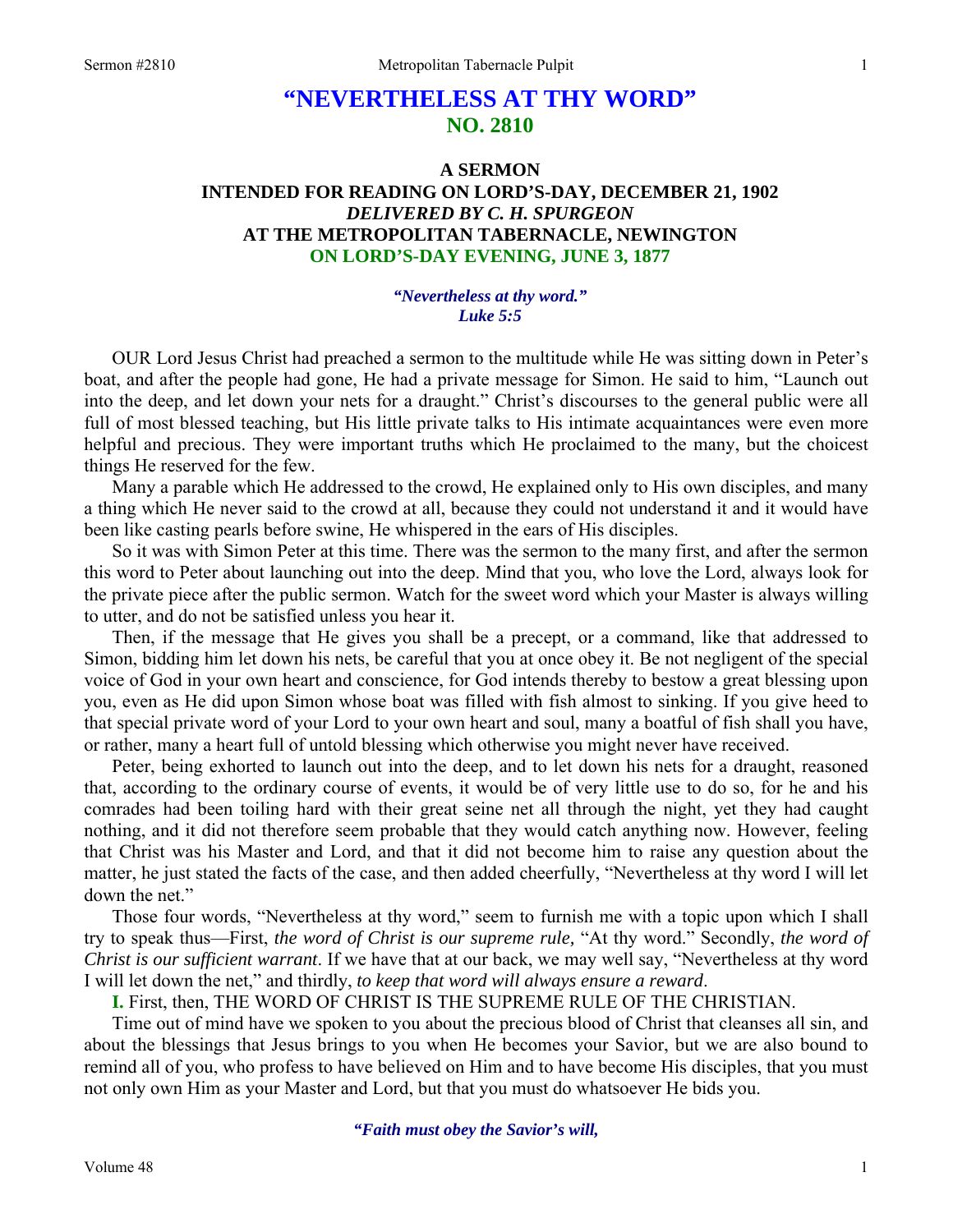#### *As well as trust His grace."*

The moment we become Christians who are saved by Christ, we become His servants to obey all His commandments. Hence, it is incumbent upon us to search the Scriptures that we may know what our Master's will is. There He has written it out for us in plain letters, and it is an act of disobedience to neglect this search. By refusing to learn what the will of our Lord is, the sin of ignorance becomes willful, because we do not use the means by which we might receive instruction.

Every servant of Christ is bound to know what he is to do, and then, when he knows it, he should at once do it. The Christian man's business is, first, to learn Christ's will, and secondly, to do it. Once learned, that will is the supreme law of the Christian whatever may seem to oppose it.

Let me just mention a few of the times when it seems difficult to conform to that will, but when we must say, "Nevertheless at thy word."

And first, we must do this with regard to great Gospel truths *when our own reason is staggered*. No thoughtful person can seriously consider the doctrines of grace without often crying out, "They are high, I cannot attain to them." There are many things revealed to us in the Scriptures which we cannot understand—nay, not even though we give all our mind to endeavor to comprehend them. There are difficulties in theology. This doctrine does not appear to square with that, or that one with the next. One truth perhaps appears inconsistent with the love of God, or we may sometimes wonder how certain events in God's providential dealings can be consistent with His goodness or justice.

Well, my brother or sister, whenever you put your hand to your brow, and say, concerning anything revealed in the Scriptures, "I cannot comprehend it," lay your other hand upon your heart and say, "Nevertheless I believe it. It is clearly taught in the Bible, and although my reason may find it difficult to explain it, and I may not be able to discover any arguments to prove the truth of it, yet I lay my reason down at my infallible Master's feet, and trust where I cannot see."

For a man to take his creed blindly from a pope or a priest, is to degrade himself, because he receives that teaching from his fellow man, but for him to lay his whole mind down at the feet of Jesus Christ, is no degradation, since Christ is the wisdom of God, and all wisdom is infallibly gathered up in Him. I do not expect to fully understand my Lord's will, I only ask to be informed what that will is. I do not suppose that I can comprehend it, but I say, "What is Thy will, my Master? If Thou wilt reveal it to me, I will believe it."

We must adopt a similar course *when we are exposed to the quibbles of our fellow men*. Many young persons, especially, find themselves unable to answer all the objections that are raised by those who oppose the Gospel. It would be a marvel if they could, for the old proverb says, "One fool can ask more questions than fifty wise men can answer." It is not likely that those who are just beginning to learn divine truth should be able to overcome all its opponents.

When a question has sometimes staggered me, I have felt, "Well, I cannot answer that, but I believe that it can be answered. I thank God that I have heard it asked, for it has taught me my ignorance upon that point, and I will sit down, and study God's Word till I can answer it, but even if I cannot answer it, it does not signify. Somebody can do so, and above all, God Himself can. Be it mine sometimes to leave the arrows of the adversary sticking in my shield, they will do no harm there. If he likes to see them there, let him be amused by it, but as long as I cling to Christ's infallible teaching, they will not hurt me. So let him shoot, and shoot again."

You will find, beloved, that this will be good exercise for your humility, and good exercise for your loyalty to Christ. It will be shown that you are, after all, a follower of Christ, and not a believer in your own infallibility, or relying upon that reason of yours which, at best, is but a dim candle, but that you have really yielded up your mind to the lordship of your Savior.

Sometimes we shall have to say, "Nevertheless at thy word," *when the command of Christ seems contrary to our own experience*. It would become a dangerous thing if we were always to follow the experience even of Christians, for the experience of one man might teach us one thing, but the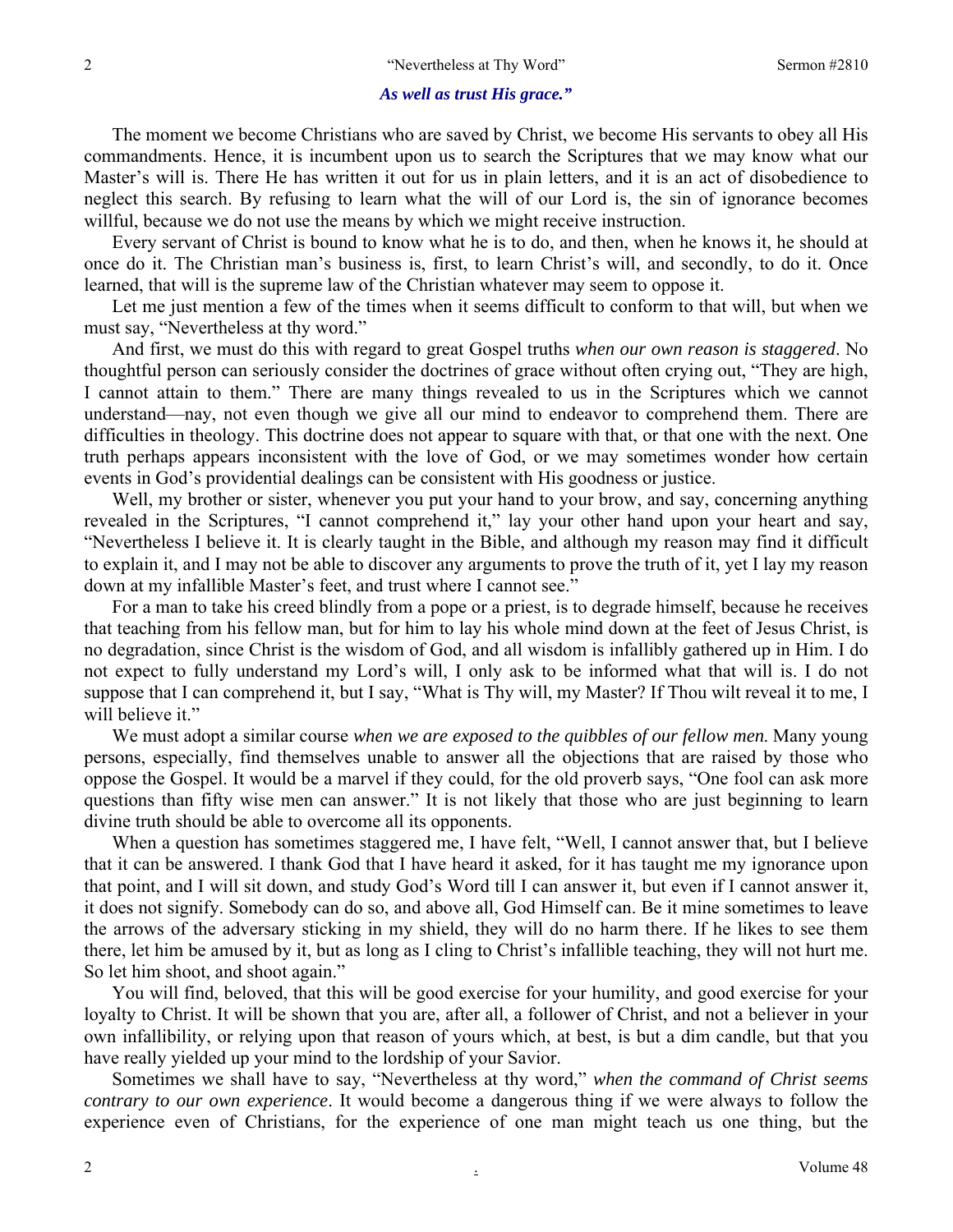experience of another might teach us the very reverse, and to make experience the basis of theology though it is often a helpful illustration of it, would lead to great mistakes. I must never say, "I did such and such a thing, I know it was not right, yet good came of it, and therefore, I feel that I may do the same thing again."

Neither ought I to say, "I did so-and-so, which I knew was right, but I suffered great trouble as the result of it, and therefore, I ought not to do it again." No, no, whatever happens to us, our only course is to pursue the right path, and to avoid all that is wrong. Let each of us say, "My Master, if any act of obedience to You were to cost me many a pang—to cost me my liberty—to cause me to be put into prison"—and it has done so to many of the saints of old—"yet I will do as You command me, whatever the consequences may be."

What said Master John Bunyan, after he had lain in prison many years simply for preaching the Gospel? The magistrates said to him, "John, we will let you out, but you must promise not to preach again. There are the regular divines of the country, what have you, as a tinker, to do with preaching?" John Bunyan did not say, "Well now, I can see that this preaching is a bad thing. It has got me into prison, and I have had hard work to tag enough laces to keep my wife and that poor blind child of mine. I had better get out of this place, and stick to my tinkering."

No, he did not talk like that, but he said to the magistrates, "If you let me out of prison today, I will preach again tomorrow, by the grace of God." And when they told him that they would not let him out unless he promised not to preach, he bravely answered, "If I lie in gaol till the moss grows on my eyelids, I will never conceal the truth which God has taught to me."

We are, therefore, not to put our own past experience in the way of obedience to our Lord's will, but to say to Him, "Nevertheless, however costly this duty may prove to be, at Your command I will let down the net, or do whatsoever You bid me do."

But sometimes, people get remarkably wise through experience, or they think that they do. Old sailors, for instance, fancy that they "know a thing or two," and Simon Peter, who had been fishing in that lake for a long while, thought he knew all that could be known about fishing. And Christ interfered with Peter just in Peter's own line, and gave him a command about fishing. The fisherman might have said, "What is the good of casting the net? We have been fishing all night long, and have taken nothing, what is the good of our fishing anymore?"

Peter did not talk so, though he may have thought like that, but he said, "Nevertheless at thy word, since Thou knowest far more about fish than I do—since Thou did make them, and can make them come wheresoever Thou wilt—since, Lord, Thou command it—I would not do it at anybody else's bidding, but I will do it at Yours, I will let down the net." So, sometimes, there may be something in God's Word, or some path of duty clearly indicated to you, which does not seem to carnal judgment to be very wise, but you are to say, "Nevertheless at thy word—no other authority could make me do it—but Your law is the supreme rule for my conduct, and I will do whatsoever You do bid me."

This great principle ought also to prevail *when self-love is in the way*. Sometimes, the command of Christ runs completely contrary to what we should ourselves like, and obedience to it involves selfdenial. It threatens to take away from us much that was very pleasurable to us, and then, very likely, something within us says, "Do not obey it, it will go very hard with you if you do." Nevertheless, brothers and sisters, may the Holy Spirit so mightily work upon you that you will do anything and everything that Christ commands, however galling to the flesh it may be.

We are not our own, so let us never act as if we were. The mark of the precious blood of Jesus is upon us, we have been bought with it, so it is not right for us to make provision for the flesh, or to be looking out for our own ease or aggrandizement. It is our duty to do whatever our Lord bids us do, and to take the consequences, whatever they may be. So let us each one say, "I know that it will cost me much, my Master, but nevertheless, I will do whatever You command me."

Sometimes, there is a more powerful opposition still to the will of the Lord, that is, *when love of others would hinder us from obeying it*. "If I do so-and-so, which I know I ought to do, I shall grieve my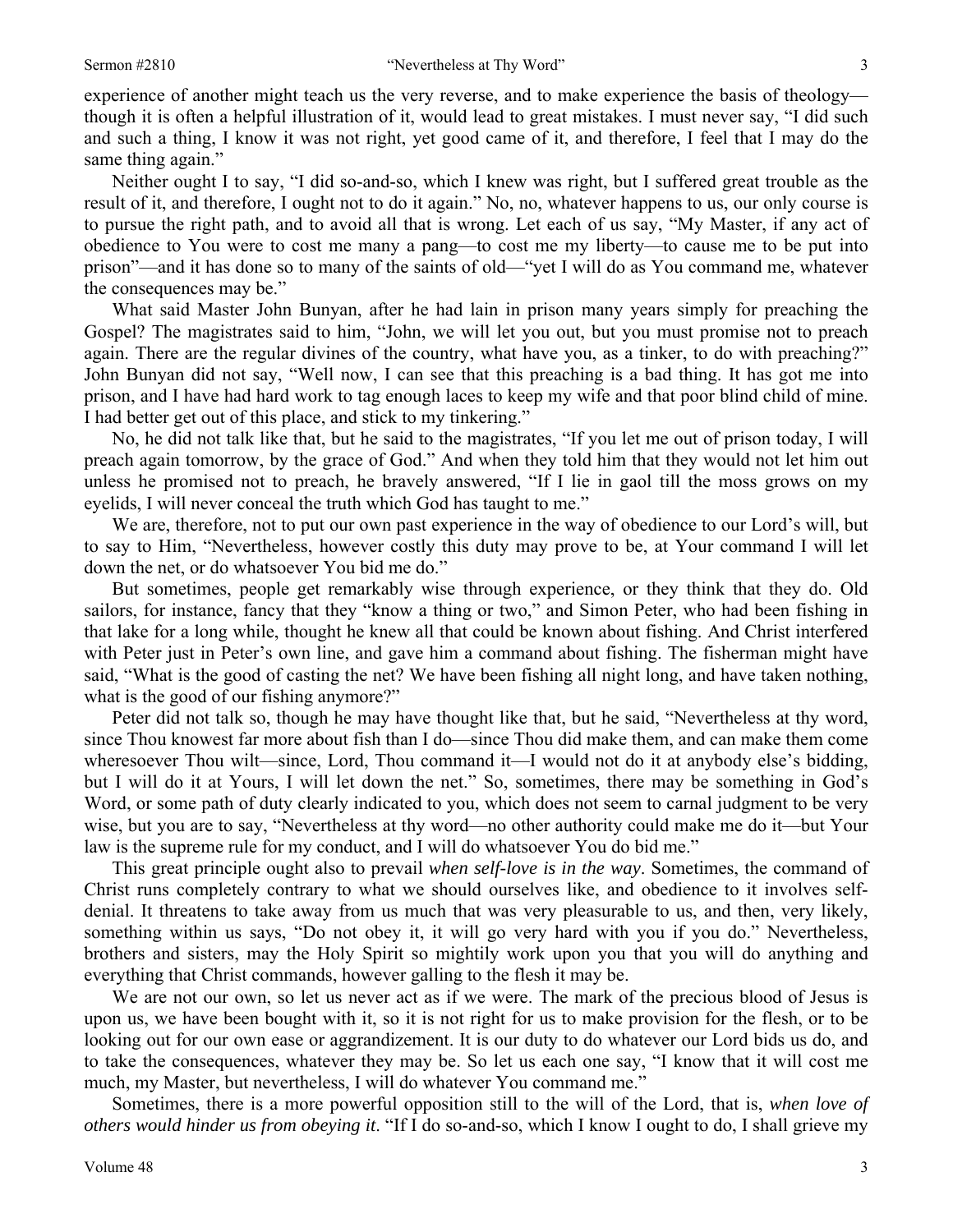parents. If I carry out that command of Christ, the dearest friend I have will be very angry with me, he has threatened to cast me off if I am baptized. My old companions who have been very kind to me, will all consider that I have gone out of my mind, and will no longer wish to have me in their company."

If a person has a genial heart, and a loving spirit, this kind of treatment is very trying, and there is a strong temptation to say, "Well, now, how far can I go in religion, and yet manage to save these fond connections? I do not wish to set myself up in opposition to everybody else, can't I, somehow or other, please God, and yet please these people too?"

But brethren and sisters, if we are indeed Christians, the supreme rule of our Lord's will drives us to say to Him, "Nevertheless, I will do whatever thou dost command." Farewell, our best-beloved, if they stand in the way of Christ our Lord, for He said, "He that loveth father or mother more than me is not worthy of me: and he that loveth son or daughter more than me is not worthy of me." Everyone else and everything else must go, that we may keep company with Christ.

It sometimes happens that we have God's Word pointing us to a certain course of action, but we do not follow it because of *the faintness of our own heart*. Do you ever feel faint-hearted? There are some people who seem as if they were born without nerves or feeling, for they never appear to be downcast. But some of us, at times, shrink away, and seem to be dried up, as if the marrow were gone from our bones, and the strength from our hearts.

At such a time as that we know what Christ would have us do, but we hesitate to do it, we feel as if we could not—not that we would not, but that we really could not. There is a lack of courage—a lack of confidence, we are timid, and cannot dash into the fray. Then is the time—when heart and flesh fail—for us to take God to be the strength of our soul by resolving, let our weakness be what it may, that we will obey the command of Christ.

When your heart is faint, dear brother or sister, still follow Christ, when you feel as if you must die at your next step, still keep close at His heel, and if your soul is almost in despair, yet hold on to Him, and keep your feet in His ways. If anyone, who fears the Lord, still walks in darkness, and has no light, let him trust in the name of the Lord, and stay upon his God, for so shall His light break forth as the morning, and his heart shall be once more glad in the Lord.

So, you see, whatever obstacle there may be in the way of our obedience to the command of Christ, let each one of us still say to Him, "Nevertheless at thy word, I will do whatever Thou commandest. That shall be the supreme rule and guide for all my actions."

**II.** Now, secondly, I want to show you that THE WORD OF CHRIST IS OUR SUFFICIENT WARRANT, as well as our supreme rule.

This is, first, our warrant for *believing on Him*. If the Lord Jesus Christ has bidden you do this, you certainly may do it, and if any shall ask you why you do believe on Him, this shall be your triumphant answer, "The King gave me the command to do so."

Listen to this, all you who desire to have eternal life, and who have not yet obtained it. The Gospel commission is, "Go ye therefore, and teach all nations, baptizing them in the name of the Father, and of the Son, and of the Holy Ghost," and this is the Gospel command, "Believe on the Lord Jesus Christ, and thou shalt be saved." The poor timid soul says, "How can I venture to trust my guilty soul with Christ? It would be presumption upon my part. What right have I to come, and rely upon Him?" It must be right for you to do it, for He bids you do it, and if He bids you do it, this is warrant enough for you.

Every sinner under heaven, who hears the glad tidings of salvation, is commanded to believe on Jesus, and he is warned that if he does not believe on Him, he shall be damned. "God now commandeth all men everywhere to repent." This is the very widest form of command, so I bid each one of you to say, this very moment, "Lord, I am not worthy to be Your disciple, but nevertheless, at Thy command, I will believe in You. I feel that it will be a wonder of grace if I am saved, and it is almost incredible that it should ever take place, nevertheless, at Thy command, I let down my net, I even dare to trust Your precious blood and Your spotless righteousness, and to expect that You will save me." Is not that a blessed form of argument? I pray that some of you may feel its force, and act upon it even now.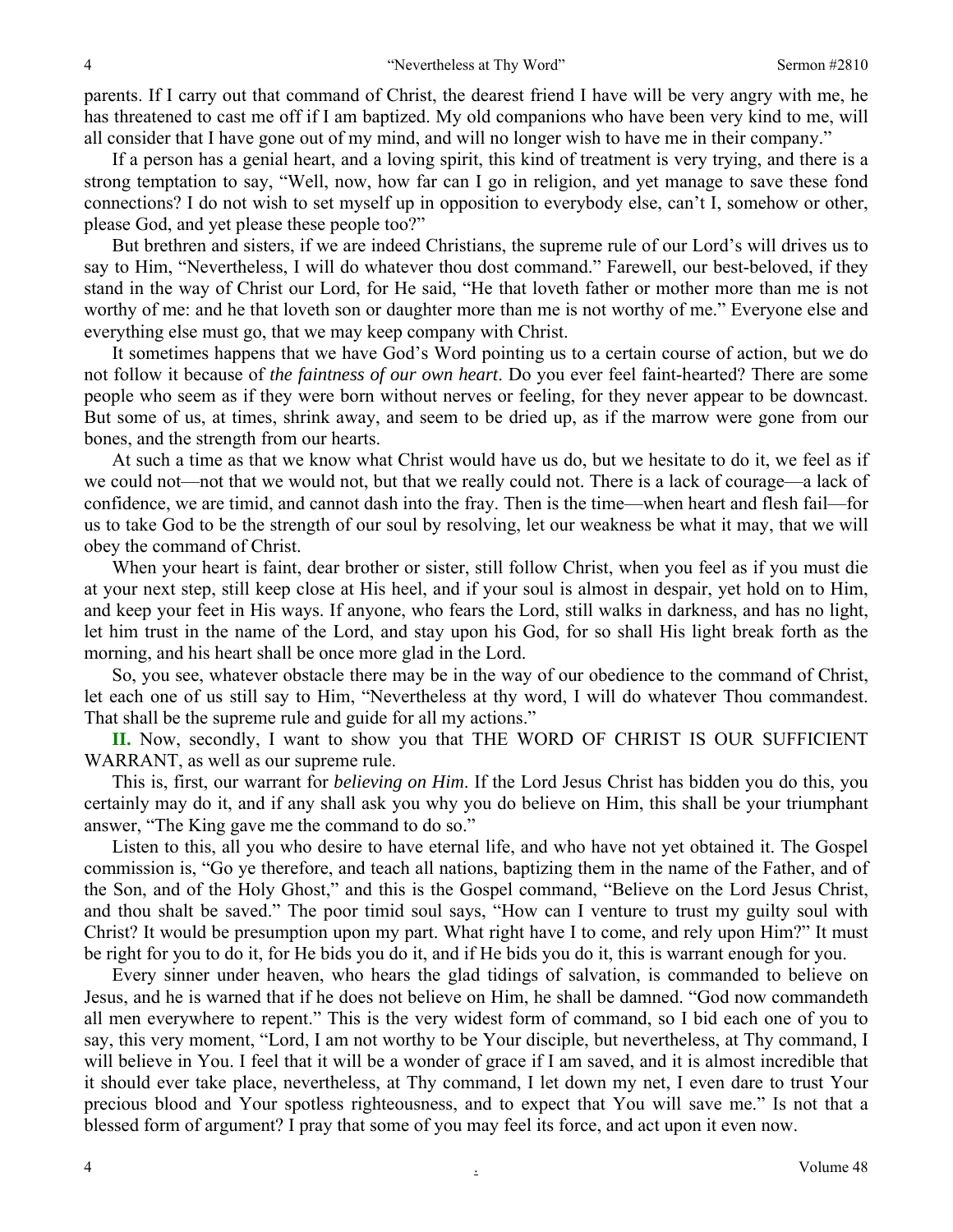Next, *this is an excellent reason for being baptized if you are a believer in the Lord Jesus Christ*. Somebody may say to you, "What is the good of baptism? It will not save you, to be immersed in water will not wash away your sins." I hope you will be ready to reply, "Yes, I know all that, nevertheless, at Christ's command, I mean to do it. I ask not what will be the gain to me of obeying His orders. That would be sheer selfishness, He bids me be baptized, and that is enough for me."

"But such and such a church does not ordain the baptism of believers or baptism by immersion." No, but Christ has ordained it. By His own example, by His plain precept, by the preaching and practice of His apostles, He has revealed His will to us, and therefore it is for us to obey that will. If any shall accuse us of making too much of the baptism of believers, we reply, "Our Lord has said, 'He that believeth and is baptized shall be saved,' and we have no more right to leave out one portion of His words than the other, so at His command we do this, and let men say what they will."

This, beloved, is also *the great argument for our taking up the position which we hold as Dissenters*. Is it not a bad thing to dissent from other people? Yes, of course it is, if they are right, and we are wrong, but it is just as bad for them to dissent from us if we are right, and they are wrong. I am not to say, "I will be singular, and keep myself separate from other people." It would be wrong for me to act like that, but it is right to say, "Whatsoever Christ commands is law in His church." What synods command, or bishops command, or popes command, is not worth the paper it is written on, there is no authority in it to a Christian. He is free from all such control as that, but the law of Christ, as he finds it revealed in the Bible, is binding upon him.

I should honor any man who stood absolutely alone, without another individual to support him in his opinion, for having the courage to do so, if he justified his action by the Word of God. To run with the multitude is only too often to go in the wrong road. To believe a thing because the many believe it is a coward's reason. To slink away from truth because she stands in the pillory—because she is unpopular—because the crowd cries her down—oh, this is a craven spirit!

I would rather be on the side of truth with half a dozen paupers than be on the side of a lie with all the kings and prelates who ever rode in their pomp through the streets of this world, for at the last, they who were on truth's side, and on Christ's side, shall be honored, and they who had not the conscience and the courage to follow the Lamb shall be dishonored and covered with everlasting shame and contempt.

This principle can also be applied to many other matters. "Nevertheless at thy word" ought to be *an argument for keeping on praying*. If you have been asking for seven years, for the salvation of a soul, and yet that soul is not saved, you may be tempted to say with Peter, "We have toiled all night, and taken nothing," but if you do, mind that you also add, "Nevertheless at thy word I will let down the net." Pray on still, if you have begun to pray for any man, keep on praying for him as long as you live and he lives. Or if it is some choice blessing for the church or for the world, which God has evidently promised, and it is laid on your heart to ask it, intercede still even though for years you should receive no answer to your petition. Still knock at mercy's door; wrestle till the break of day, for if in the night the blessing comes not, ere the morning sun has risen the Lord will give you the desire of your heart.

So too, is it *with regard to Christian service*. I will suppose that you have begun to labor for Christ, and that you feel very stupid at it. You have not much talent, and what little you have, you hardly know how to put it to the best use. Well, brother, it looks as if you had better not try again, yet I would advise you to say to your Lord, "Nevertheless at thy word I will go to work again. I will try once more—nay, I will try many times more."

Suppose you have been working in a certain district, or class and you have not succeeded, do not yield, brother. Many a hard piece of soil has, after many efforts, at last brought forth a harvest. If Jesus bade you sow there—and He did, for He told you to sow beside all waters—go you, and say, "Nevertheless at thy word I will do what Thou commandest."

When I come to address this congregation, I like to feel that I come because I am told to do so. One of you may say, "If I go to that dark village, and stand up on the green to preach, I expect I shall be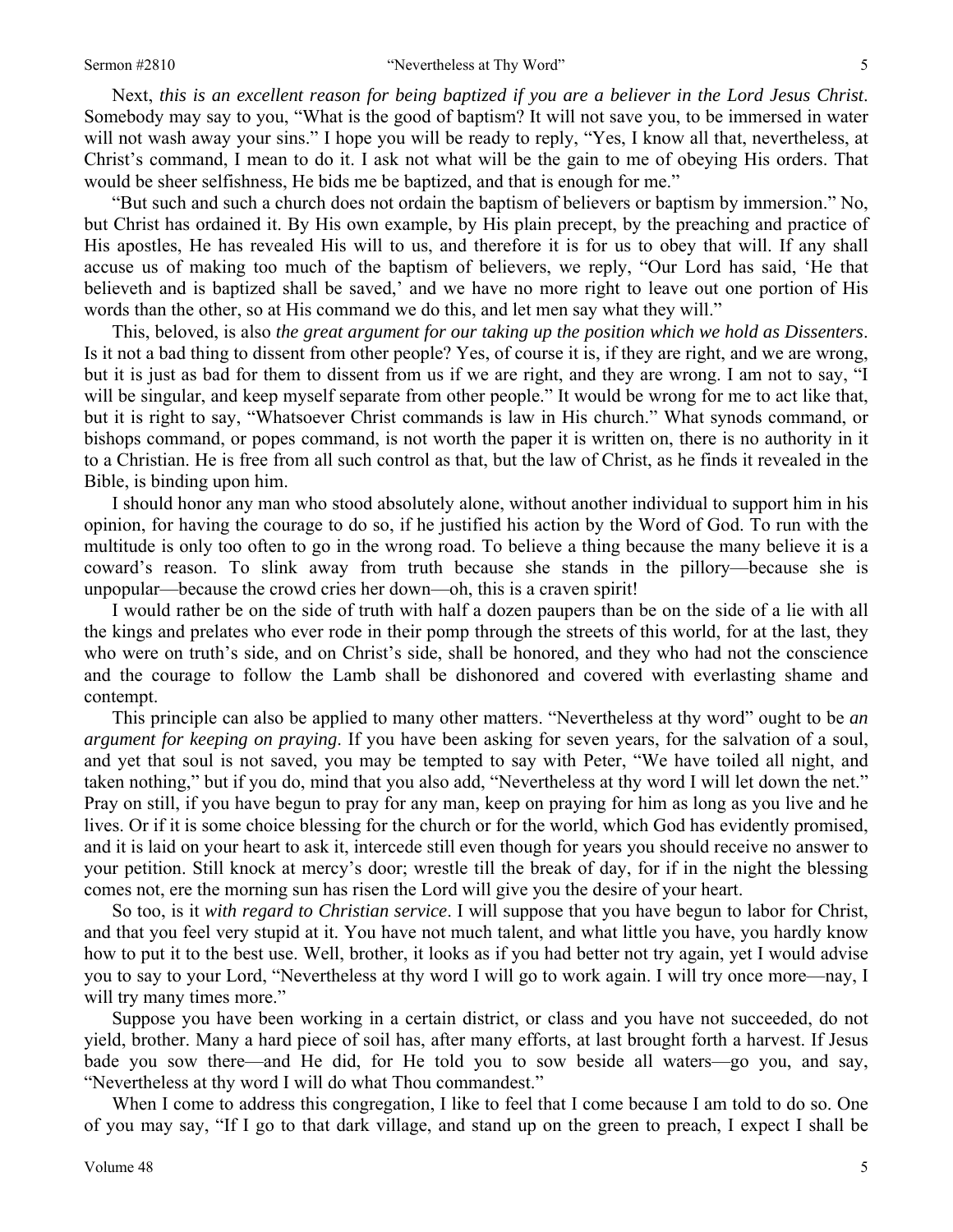mobbed, nevertheless at Thy word I will do it." It is a blessed thing to render obedience to Christ under the most difficult circumstances. To obey Him when it is pleasant to do so—when all that you do prospers—is good as far as it goes, but to obey Him when everything seems against you, and nothing appears to prosper—to trust the Lord, and still to work on for Him—this is indeed making Jesus Christ to be your Lord.

**III.** I must not dwell longer on this part of my theme, lest I weary you, so I will conclude with the last point, which is this, TO KEEP YOUR MASTER'S WORD WILL ENSURE A REWARD TO YOU.

You, who believe in Jesus, are already saved, so you will understand that I speak not of any legal reward, as of debt, for this is all of grace, but the man who carefully and faithfully does everything according to Christ's word, shall have, first of all, *the reward of an easy conscience*. Suppose you go home one night, and say to yourself, "Today I have done something that I thought to be right, but I did not stop to inquire if it was according to my Master's will, I did not wait upon Him in prayer for guidance"—you will feel very uneasy and uncomfortable in your conscience, and if any trouble shall arise through it, you will have to say, "I brought this on myself, for I took my own course."

But if you can say at nightfall, "What I have done today will probably be much discussed, and possibly it will be censured by some, and it may even be that it will cost me much pain, and even pecuniary loss, but I know that, as far as I could judge, it was my Master's will"—you will sleep very sweetly after that. "Whatever comes of it," you will say, "I will take it from my Savior's pierced hand, and reckon it to be part of the sacrifice that is necessary in being a Christian."

It is better to be a loser in that way than to be a gainer in any other, for as the old divine used to say, "He that can wear the flower called heart's ease in his bosom is better off than he that wears diamonds in his crown, but who has not true ease of heart." If a man goes up and down in his daily business in the world, and in his family, and is always able, by God's grace, to feel, "I have labored as in the sight of God to do that which is right according to the teaching and example of my Lord and Savior," he has a reward in his own heart from that very fact even if he had no other.

But next, there is a great reward in being enabled to obey the Master's word, because, rightly looked at, *it is in itself a blessing of divine grace*. When you thank God for the good things He has done for you, thank Him not only for keeping you out of sin, but also thank Him for enabling you to do His will. No man has any right to take credit to himself for his own integrity, for if he be a Christian, that integrity is the gift of God's grace, and the work of God's Spirit within him.

If you did, in your youth, form a candid, honest judgment of the Word of God, and then, burning all bridges and boats, and severing all connection with that which was behind you—if you dared to cast in your lot with the despised people of God, bless Him for it, and count it as a great favor which He did you in that He enabled you to act thus, and if, when tempted with heavy bribes, you have hitherto been able to say, "Get thee behind me, Satan," and to follow close to the heels of Christ, give God all the glory of it, and bless His holy name. In such a case as this, virtue is its own reward. To have been obedient to Christ is one of the highest blessings that God can have bestowed upon any man.

There are some of us, who have to thank God that when there were pinching times, we did not dare to yield, but when friends and enemies alike pointed out another way, we saw what was our Master's way, and followed it by His grace. We shall have to thank Him to all eternity for this. Once begin to parley with the foe—to stifle your conscience or hide your principles—young man, once begin to follow trickery in trade—once begin to dally with the wrong, and you will soon find that you are sowing thorns that will pierce through your pillow when you grow old. Be just, and fear not. Follow Christ though the skies should fall, and in doing this, you will be rewarded, for it is a blessing in itself.

But more than this, *no man does his Master's will fully without getting a distinct reward*. Simon Peter's boatful of fish was his reward for launching out at Christ's word, and in keeping His commandments there is always a great reward. There is usefulness to others, there is happiness to yourself, and there is glory to God.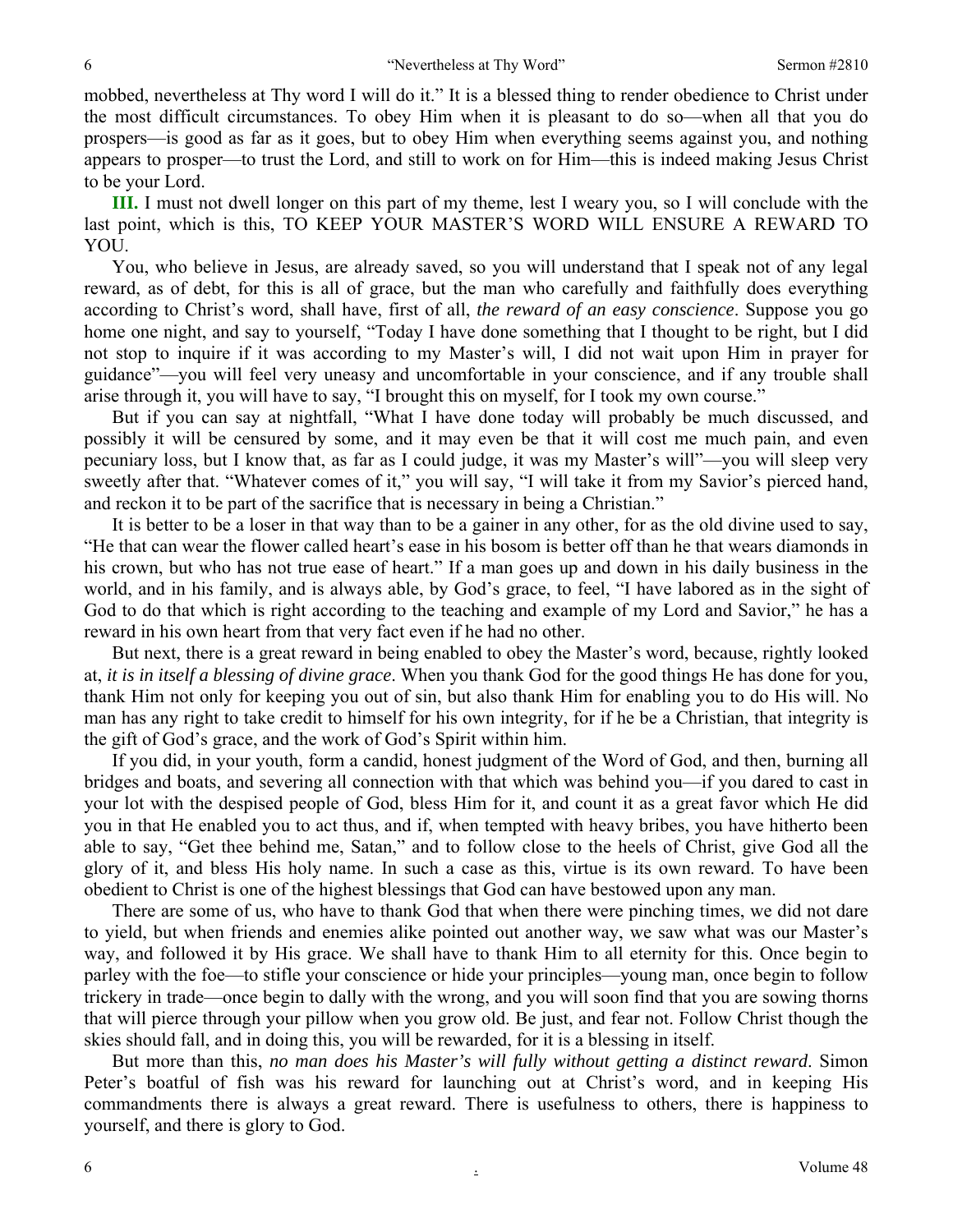I sometimes fear that we ministers, do not preach enough about practical godliness. We tell you about justification by faith, and the doctrines of grace, and we cannot too frequently discourse upon such topics as these, but we must also insist upon it that where there is faith in Christ, there will be obedience to Christ, and we cannot too often insist upon it that while the everlasting salvation of the Christian does not depend upon what he does, yet his own comfort, his own usefulness, the glory which he will bring to God, must depend upon that.

Therefore, look you well to it, beloved, young and old, rich and poor, and henceforth, as long as you live, take the Word of God to be the polestar to you in all your sailings across the ocean of life, and you shall have a blessed voyage, and reach the port of peace, not with torn sails and broken cordage, a dismasted wreck, but "an entrance shall be ministered unto you abundantly into the everlasting kingdom of our Lord and Savior Jesus Christ."

May God add His blessing, for Christ's sake! Amen.

#### **EXPOSITION BY C. H. SPURGEON**

#### *HEBREWS 10:19-39*

**Verses 19-22.** *Having therefore, brethren, boldness to enter the holiest by the blood of Jesus, by a new and living way, which he hath consecrated for us, through the veil, that is to say, his flesh; and having an high priest over the house of God; let us draw near with a true heart in full assurance of faith, having our hearts sprinkled from an evil conscience, and our bodies washed with pure water.* 

The place of the Christian is that of the nearest conceivable access to God for "the holiest" is "the holy of holies"—that innermost part of the tabernacle to reach which the high priest had to pass through the outer court, and through the court of the priests, and then through the beautiful veil which concealed the mercy seat. At the death of Christ, that veil was rent from top to bottom, so now there is nothing to keep us back from the mercy seat. We, therefore, have boldness and liberty in that way "to enter into the holiest by the blood of Jesus," where the high priest himself could only go once in the year, we may go at all times.

The veil has not been merely lifted up for a while, and then dropped down again, it is not rolled up ready for future use, it is rent in two, destroyed. Since Jesus has died, there is no separation now between the believer and his God except by means of such a veil as our base unbelief may please to hang up. The crimson way of Christ's shed blood lies open to all believers, therefore, "let us draw near with a true heart in full assurance of faith, having our hearts sprinkled from an evil conscience, and our bodies washed with pure water,"

#### **23.** *Let us hold fast the profession of our faith without wavering;*

Not only hold it, but hold it fast without wavering. Let us never have a question about it. God grant that we may have an unquestioning, unstaggering faith! To hold fast the profession of our faith seems enough, but to hold it fast without wavering is better still, and so we ought to do.

#### **23.** *(For he is faithful that promised;)*

God gives us no cause for wavering, for He never wavers. If He were an unfaithful God, we might naturally be an unbelieving people, but "He is faithful that promised." Therefore, "let us hold fast the profession of our faith without wavering."

#### **24.** *And let us consider one another to provoke unto love and good works:*

I am afraid there are some who consider one another to provoke in quite a different spirit from this who watch to find out a tender spot where a wound will be most felt. They observe the weakness of a brother's constitution, and then play upon it, or make jests about it. All this is evil, so let us avoid it, let us all seek out the good points of our brethren, and consider them, that we may afterwards be the means of guiding them to those peculiar good works for which they are best adapted.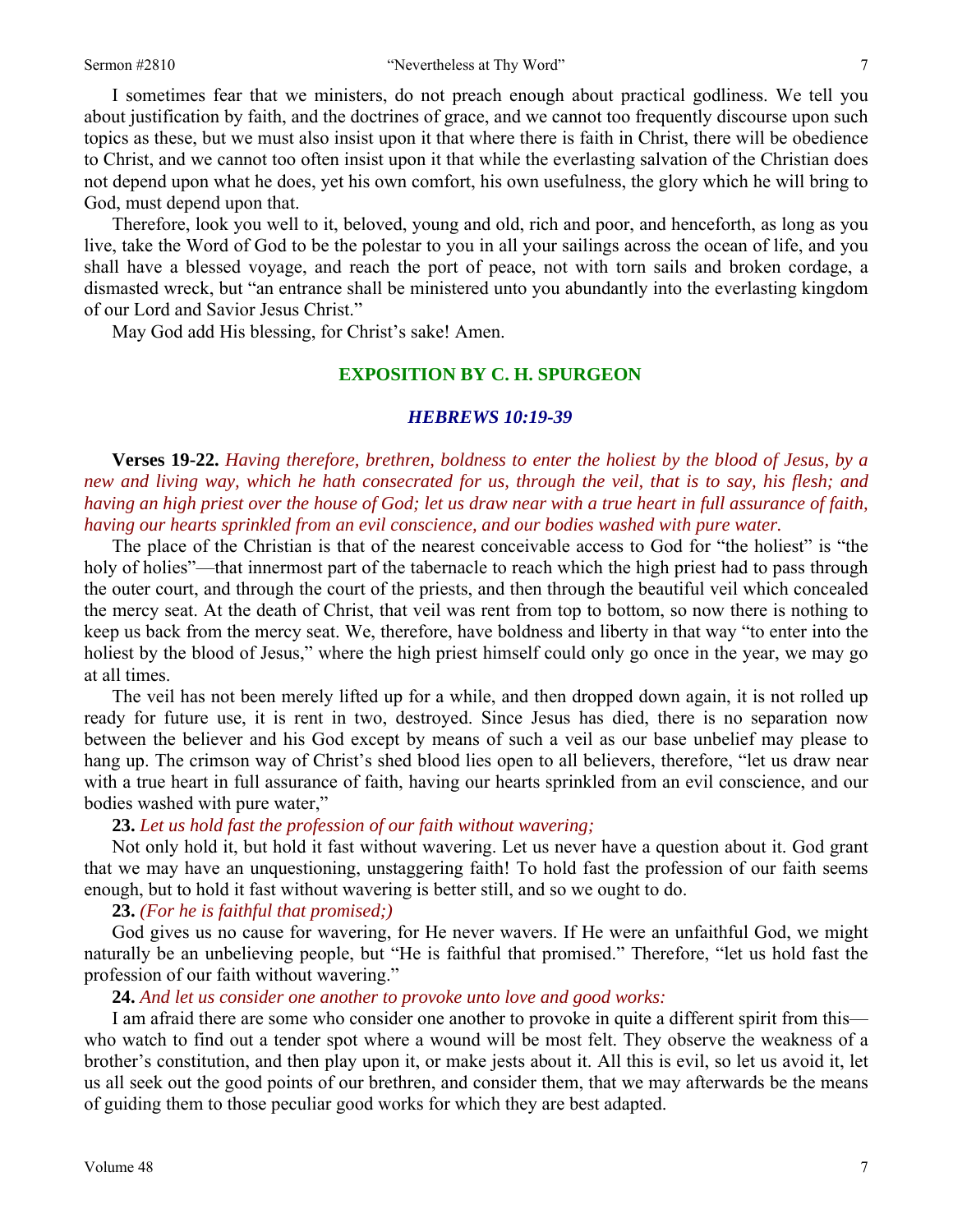"Provoke unto love and to good works." I do not know how we can do that better than by being very loving and full of good works ourselves, for then will others be likely to say, "If these people are helped by God's grace to love like this, and to labor like this, why should not we do the same?" A good example is often better than a very proper precept.

**25.** *Not forsaking the assembling of ourselves together, as the manner of some is;* 

Yes, there are some who even make a bad use of what ought to be a great blessing, namely, the printing press, and the printed sermon, by staying at home to read a sermon because, they say, it is better than going out to hear one. Well, dear friend, if I could not hear profitably, I would still make one of the assembly gathered together for the worship of God.

It is a bad example for a professing Christian to absent himself from the assembly of the friends of Christ. There was a dear sister, whom many of you knew, who used to attend here with great regularity, although she could not hear a word that was said, but she said it did her good to join in the hymns, and to know that she was worshipping God with the rest of His people. I wish that some who stay away for the most frivolous excuses, would think of this verse: "Not forsaking the assembling of ourselves together, as the manner of some is;"—

**25.** *But exhorting one another: and so much the more, as you see the day approaching.* 

It is not the work of the minister alone to exhort, but the brethren, and the sisters too, should exhort one another, and seek to stir each other up in the faith and fear of God.

### **26-27.** *For if we sin willfully after that we have received the knowledge of the truth, there remaineth no more sacrifice for sins, but a certain fearful looking for of judgment and fiery indignation, which shall devour the adversaries.*

This is a solemn text, containing a very terrible truth. If, after having been regenerated, and made children of God, we were willfully and deliberately to let the Savior go, and apostatize altogether to the world, there would be no hope for us. What then is our hope? Why, that we shall never be permitted to do so—that the grace of God will keep us so that, although we may fall like Peter, we shall not fall away like Judas—that, though we may sin, there shall not be that degree of studied willfulness about it that would make it to be the sin unto death, a deliberate act of spiritual suicide.

The doctrine of the final perseverance of the saints derives great glory from this other truth, that if they did not persevere, there is no second means of grace, no other plan of salvation. No man was ever born again twice, no man was ever washed twice in the precious blood of Jesus. The one washing makes us so clean that "he that is washed needeth not save to wash his feet," for which Jesus provides by daily cleansing, but the one grand atoning act never fails. If it did fail, there would remain "no more sacrifice for sins."

**28-29.** *He that despised Moses' law died without mercy under two or three witnesses: of how much sorer punishment, suppose ye, shall he be thought worthy, who hath trodden under foot the Son of God, and hath counted the blood of the covenant, wherewith he was sanctified, an unholy thing, and hath done despite unto the Spirit of grace?* 

For apostasy from Christ would amount to all this, and if that were possible, what grace would remain?

**30.** *For we know him that hath said, Vengeance belongeth unto me, I will recompense, saith the Lord. And again, The Lord shall judge his people.* 

O professors, take this message home to your hearts! Let every one of us take it home, "The Lord shall judge his people." God's fire is in Zion, and His furnace in Jerusalem. If a man tries nothing else, he will test his gold, and if no others shall be judged, yet certainly those will be who say that they are the Lord's people. In that dread day He will separate the goats from the sheep, the tares from the wheat, and the dross from the gold, His fan will be in His hand, and He will thoroughly purge His floor, He will sit as a refiner of silver, and He will purify the sons of Levi, He shall be like a refiner's fire, and like fuller's soap. Woe to those, in that day, who are a defilement to His church, and an adulteration to the purity of His people!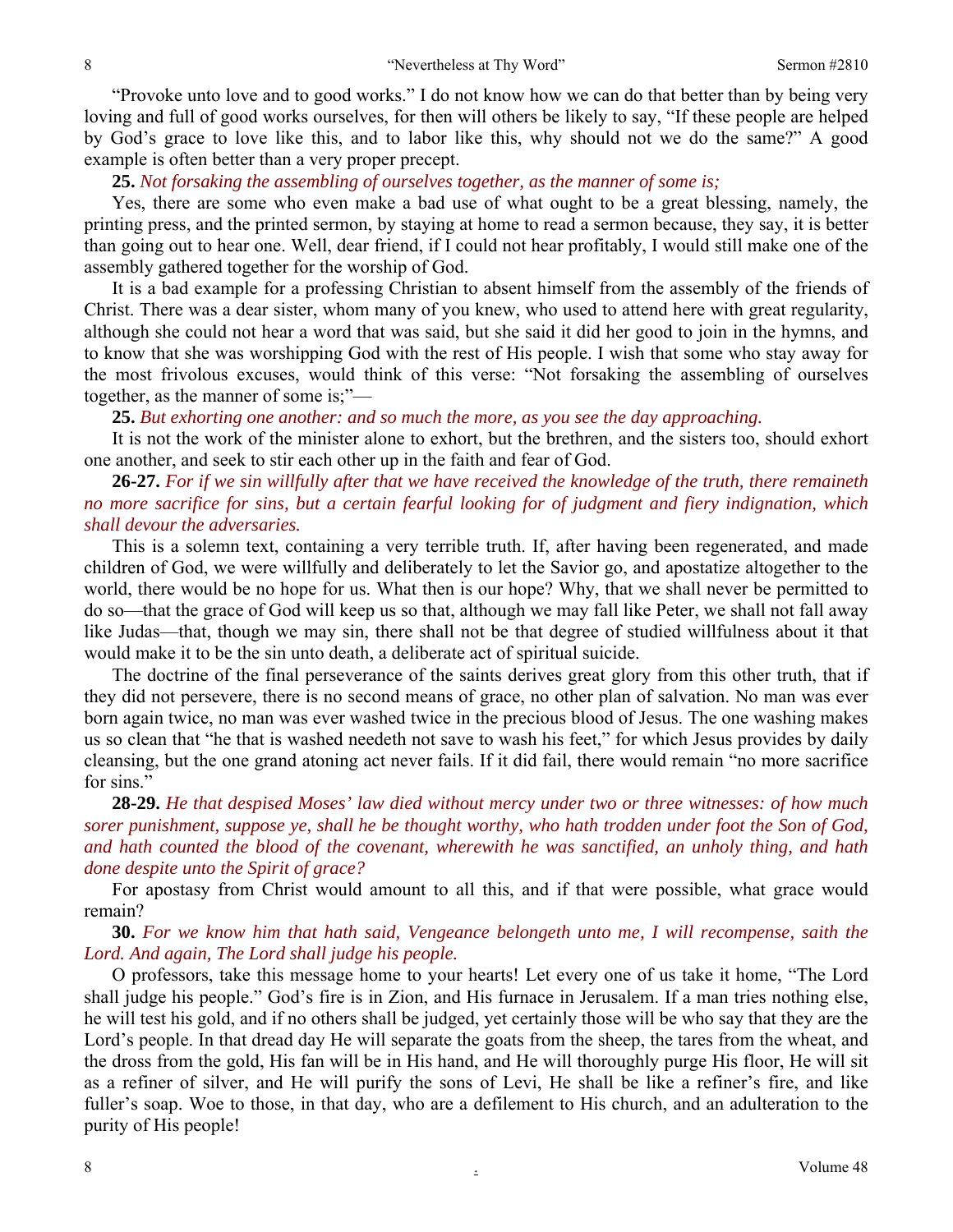#### **31.** *It is a fearful thing to fall into the hands of the living God.*

What a terrible verse that is! It is a text that ought to be preached from by those who are always saying that the punishment of the wicked will be less than, according to our minds, the Word of God leads us to expect it to be, "It is a fearful thing to fall into the hands of the living God."

**32.** *But call to remembrance the former days,—* 

The apostle is not expecting that any of them will ever go back to where they were before, he is persuaded that they will persevere even to the end. The very warning that he gives is a powerful preventive against apostasy. Now comes the exhortation, "Call to remembrance the former days." Some of you can "call to remembrance" the time when you joined the church, when you had to run the gauntlet for Christ's sake. Then, in your early Christian life, you feared nothing and nobody so long as you could glorify God. Then you had great enjoyment, sweet seasons of communion with your Lord, "Call to remembrance the former days."

**32-33.** *In which, after ye were illuminated, ye endured a great fight of afflictions; partly, whilst ye were made a gazingstock both by reproaches and afflictions; and partly, whilst ye became companions of them that were so used.* 

In your early Christian days, you were pointed at, and regarded as quite singular for being servants of Christ, or possibly, it was not yourselves so much as your pastors, your leaders, your friends who were prominent in the church, at whom the arrows of the adversaries were aimed. They shot at you through them, and sometimes, that pained you much more than when they distinctly attacked you. Altogether, it was "a great fight of afflictions" that you had to endure.

**34.** *For ye had compassion of me in my bonds,—* 

In those early days, the Jewish believers clung to Paul just as ardently as the unbelieving Jews persecuted him.

**34-35.** *And took joyfully the spoiling of your goods, knowing in yourselves that you have in heaven a better and an enduring substance. Cast not away therefore your confidence, which hath great recompense of reward.* 

Be like the brave Spartan who would never lose his shield, but would come home either with it or on it! "Cast not away your confidence." You trusted in God in those early days, and nothing seemed to daunt you then. "Cast not away your confidence." Rather, get more to add to it. Let there be no thought of going back, but may there rather be a distinct advance!

**36.** *For ye have need of patience,—* 

Our supply of that virtue is often very short; it is an article of which there is very little in the market, and all of us have need of more of it, "Ye have need of patience,"—

**36.** *That, after ye have done the will of God, ye might receive the promise.* 

There must first be the doing of the will of God, and then the reward will come afterwards. God will not give to His people their full reward yet. Patience, then, brother, patience, sister. Saturday night will come one of these days, your week's work will then be over, and you will be more than repaid for anything you have done for your Lord.

**37-38.** *For yet a little while, and he that shall come will come, and will not tarry. Now the just shall live by faith: but if any man draw back, my soul shall have no pleasure in him.* 

The drawers back—the mere professors—those who say they have been illuminated, and who have tasted, in a measure, the sweetness of religion, yet who never received Christ in their inmost heart these are the people in whom God has no pleasure.

**39.** *But we—* 

What a consoling end this is to the chapter! It ought to comfort every believer in Christ who has been distressed by the earlier verses, "we"—

**39.** *Are not of them who draw back unto perdition; but of them that believe to the saving of the soul.*  May that be true of every one of us, for our Lord Jesus Christ's sake! Amen.